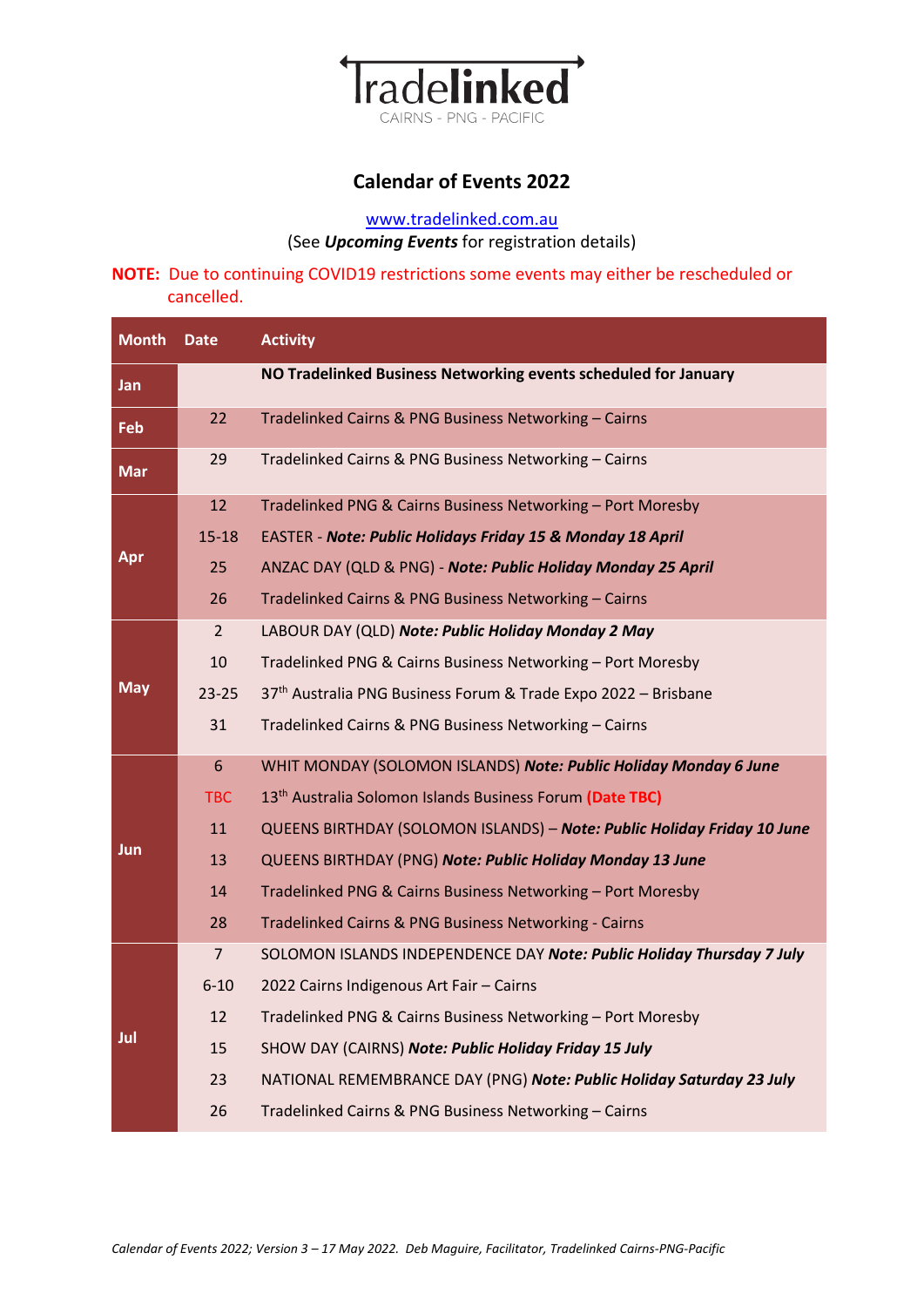| Aug         | 9          | Tradelinked PNG & Cairns Business Networking - Port Moresby                   |
|-------------|------------|-------------------------------------------------------------------------------|
|             | $15 - 16$  | Business Advantage PNG Investment Conference - Brisbane                       |
|             | $17 - 18$  | PNG Industrial & Mining Resources Exhibition & Conference 2022 - Port Moresby |
|             | 26         | NATIONAL DAY OF REPENTANCE (PNG) Note: Public Holiday Friday 26 August        |
|             | $26 - 31$  | Cairns Festival 26 Aug - 4 Sept - Cairns 2022                                 |
|             | <b>TBC</b> | Bougainville Chocolate Festival - Bougainville (DATE TBC)                     |
|             | 30         | Tradelinked Cairns & PNG Business Networking - Cairns                         |
|             | $1 - 4$    | Cairns Festival 26 Aug - 4 Sept - Cairns 2022                                 |
|             | $8 - 10$   | The Cairns Amateurs Racing Carnivale - Cairns                                 |
|             | 13         | Tradelinked PNG & Cairns Business Networking - Port Moresby                   |
| <b>Sept</b> | $13 - 15$  | 4 <sup>th</sup> Papua New Guinea Energy Summit - Port Moresby                 |
|             | 16         | PAPUA NEW GUINEA INDEPENDENCE DAY Note: Public Holiday Friday 16 Sept         |
|             | 27         | Tradelinked Cairns & PNG Business Networking - Cairns                         |
|             | 3          | QUEENS BIRTHDAY (QLD) Note: Public Holiday Monday 3 October                   |
|             | $4 - 5$    | Pacific Security Congress Conference & Exhibition - POSTPONED TO 2023         |
| Oct         | $8 - 9$    | $60th$ Morobe Agricultural Show - Lae                                         |
|             | 11         | Tradelinked PNG & Cairns Business Networking - Port Moresby                   |
|             | 27         | Tradelinked Cairns & PNG Business Networking - Cairns                         |
| <b>Nov</b>  | 8          | Tradelinked PNG & Cairns Business Networking - Port Moresby                   |
|             | 29         | Tradelinked Cairns & PNG Business Networking - Cairns                         |
| <b>Dec</b>  | <b>TBC</b> | PNG Mining and Petroleum Investment Conference - Sydney (DATE TBC)            |
|             |            | NO Tradelinked Business Networking events scheduled for December              |

radelinked

**Note:** *For information on Chambers of Commerce events in Cairns, Lae, Port Moresby and the Solomon Islands please refer to the respective websites listed below.*

Cairns Chamber of Commerce - [https://www.cairnschamber.com.au](https://www.cairnschamber.com.au/)

Lae Chamber of Commerce - [https://www.lcci.org.pg](https://www.lcci.org.pg/)

Port Moresby Chamber of Commerce & Industry - [http://www.pomcci.com](http://www.pomcci.com/)

Solomon Islands Chamber of Commerce - [https://www.solomonchamber.com.sb](https://www.solomonchamber.com.sb/)

#### **School Holidays – Queensland**

Mon 4 April – Mon 18 April; Mon 27 June – Fri 8 July; Mon 19 September – Mon 3 October; Mon 12 December (Christmas Holidays)